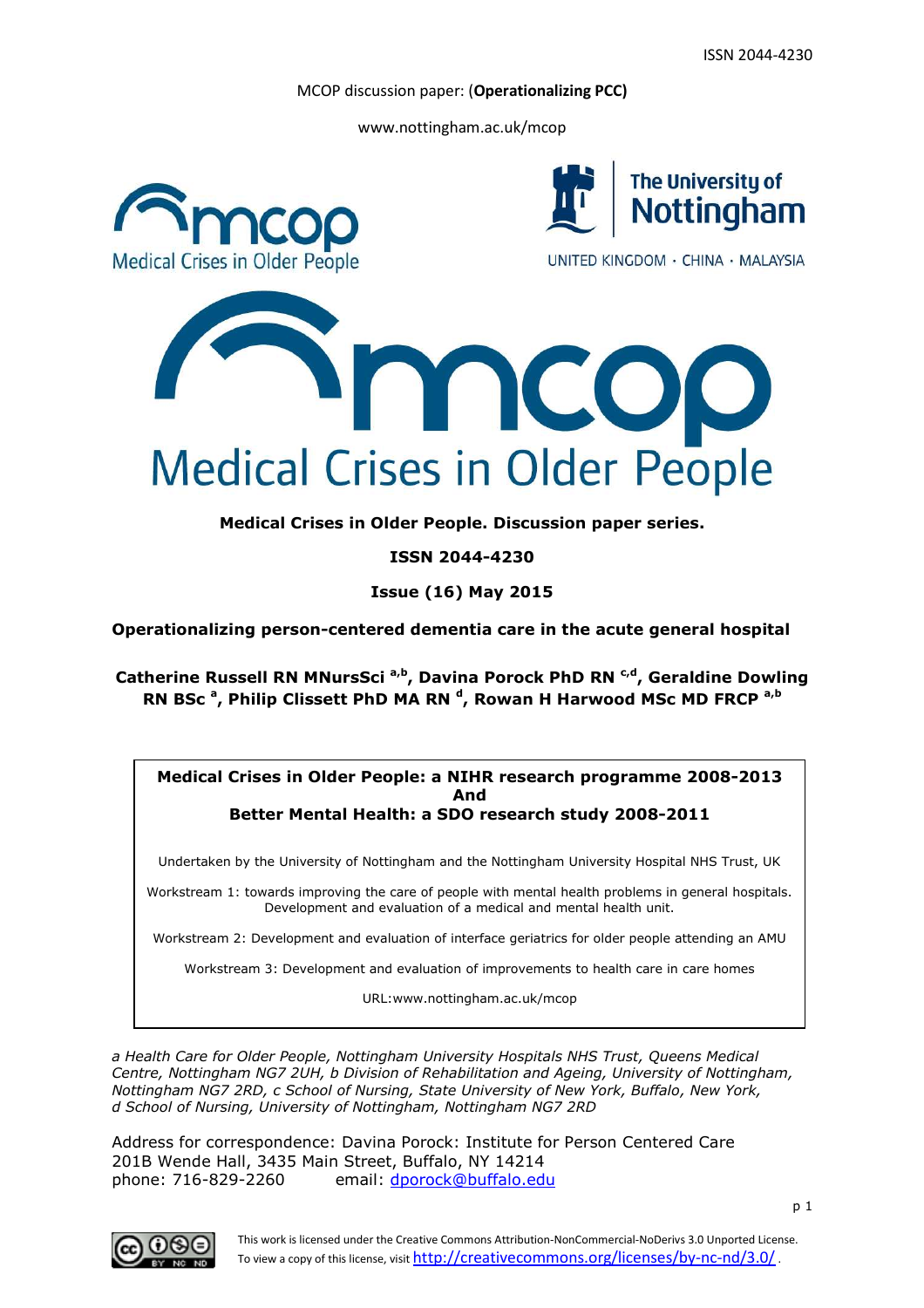www.nottingham.ac.uk/mcop





UNITED KINGDOM · CHINA · MALAYSIA

## **Summary**

Improving the acute hospital care of people with dementia is a priority worldwide.[1] Reports suggest many staff feel unprepared in delivering care, and patients and family carers raise concern over care received.[2],[3]. Introducing 'person-centered care' has been suggested to improve the hospital experience of those with dementia.[4],[5],[2],[6]

We developed and evaluated a Medical and Mental Health Unit (MMHU) as part of a research and development program [7]. The MMHU evolved from a standard acute geriatric medical ward over 18 months prior to evaluation by clinical controlled trial. The MMHU was created to meet the needs of 'confused' older people admitted to the acute hospital by offering acute medical care alongside mental health expertise. Most patients have dementia, with or without delirium. We searched for examples of best practice. We reviewed research and other literature; we visited other services, and a number of senior nurses and researchers received training in person-centered care and dementia care mapping at the University of Bradford's Dementia Studies department.

The purpose of this paper is to describe the application of person-centered care to the acute hospital setting. Following an overview of Kitwood's philosophical approach [8], we focus on the key changes required to support and sustain a person-centered approach to the care of older adults in hospital.

# **Background**

Person-centered care is a philosophy and approach to care developed in nursing homes where residents with dementia were found to be disengaged, in low mood, and often responding to care interactions with fear or aggression. Through extensive ethnographic observation Kitwood described behaviors, mood and engagement, and specific interactions that enhanced or detracted from the 'personhood' of the resident. [8]

Person-centered dementia care calls for respect and value for individuals as the person that they are (their 'personhood'), in a social environment where they experience: comfort, identity, attachment, occupation, and inclusion. These five domains together are identified as key components of retaining (or even rediscovering) personhood.

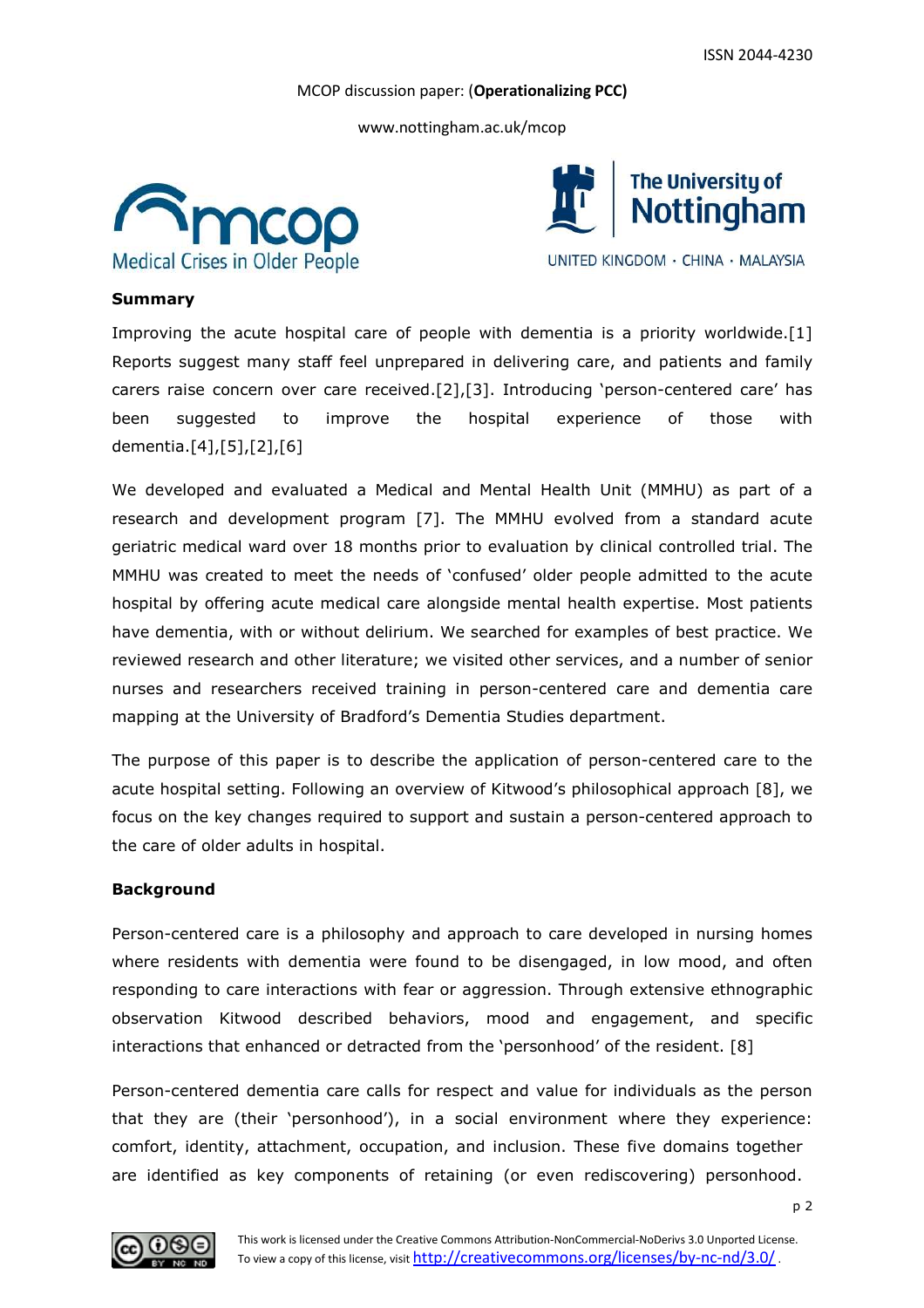www.nottingham.ac.uk/mcop





UNITED KINGDOM · CHINA · MALAYSIA

Kitwood used the term 'malignant social psychology' to describe the way carers could (unintentionally) undermine personhood. For example by: outpacing or intimidating them, treating them like a child, disparaging or blaming them for inadequacies, manipulating/tricking them, invalidating their reality, ignoring or mocking them. He then suggested that 'positive person work' could counteract malignant social psychology. For example by offering: a relaxed pace, warmth, respect as an adult member of society, celebration and recognition of skills and achievements, openness and honesty about what is happening, being inclusive, and having fun. Kitwood proposed an Enriched Model of Dementia. [8] This approach to understanding the person with dementia aims to prevent the condition being considered simply a neurocognitive disorder by emphasising in addition, physical and mental health, biography (life history), personality, and the impact of the social psychological environment.

As dementia progresses the ability for rational, language-based communication diminishes and the ability to express oneself and understand others becomes reliant on emotional cues and feelings; therefore the tone in which words are spoken, caregivers' body language and facial expressions become paramount. Delivering person-centered care cannot only be the provision of good physical care but must also provide for the emotional and psychological needs of the person who is unable to satisfy these needs independently. [7],[9] We recognized many of the same responses in the acute patient population as described by Kitwood. Apathy, withdrawal, low mood, agitation, aggression, and other signs of potential distress such as pacing and repetitive vocalization were common, and staff found these difficult to deal with. In addition, we also have to manage the acute illness or functional crises that resulted in hospital admission, making these patients extremely complex. Hospitalization is in itself a significant stressor and may appear alien and threatening from the perspective of someone with dementia. We aimed to develop a model that mitigated this.

# **Building a Person-Centered Team Approach to Care**

*The problem and the evidence:* Family carers report that nurses do not recognize or understand dementia, and staff report difficulties in communication and challenging behaviors.[2] Education and training are the starting point to change attitudes,

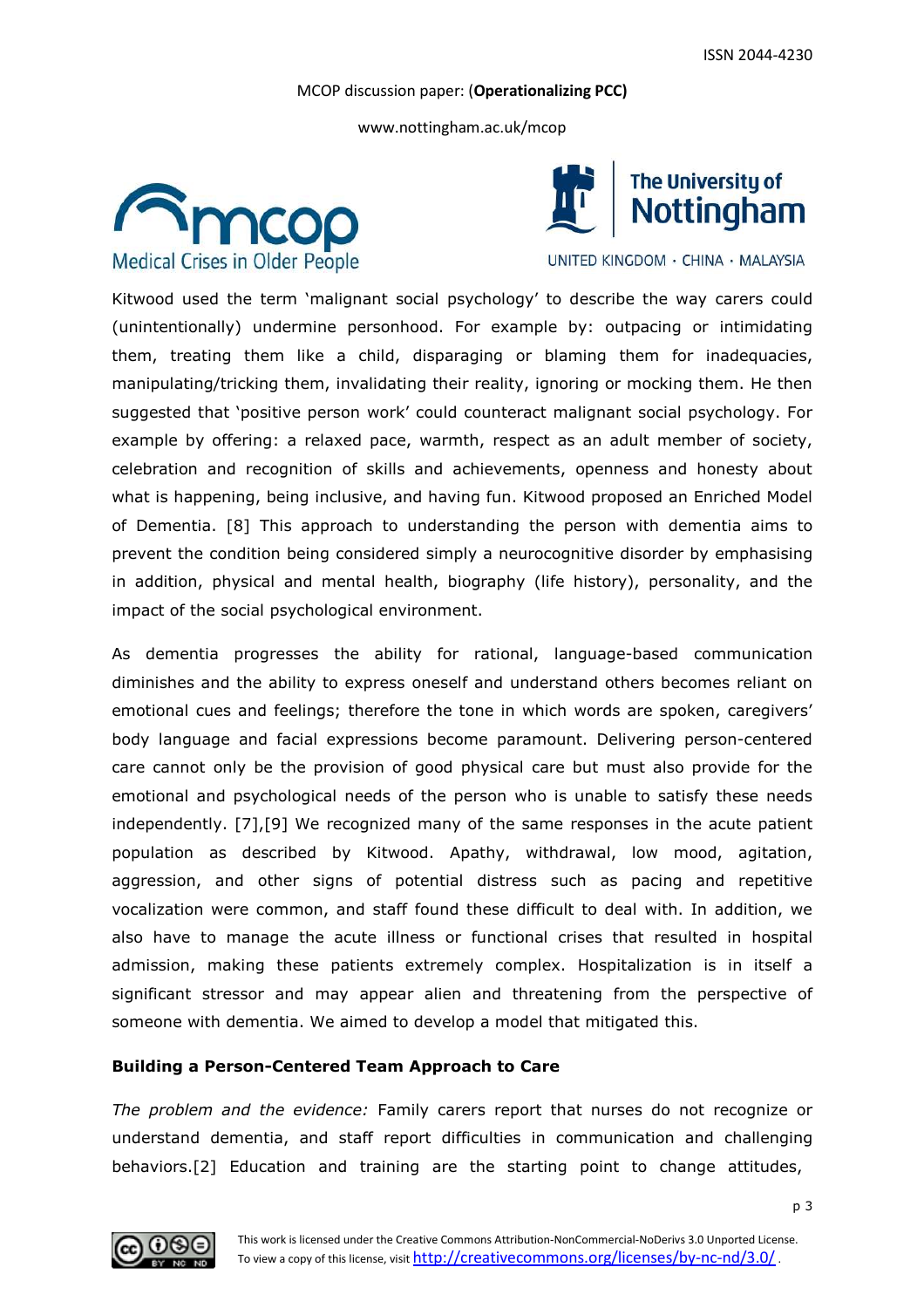www.nottingham.ac.uk/mcop





UNITED KINGDOM · CHINA · MALAYSIA

increase knowledge and skills and change the culture of care. Ideally, educational strategies should engage staff on an emotional level<sup>3</sup>, including a move away from the perception that the behaviors of people with dementia act as a distraction from their real duties to one where understanding a person's behaviors is integral. [10] This requires putting aside some staff priorities, to consider what is in the best interests of the patient. [11] An infrastructure is required to support, develop and sustain changes in practice.  $[12]$ 

*Our Experience:* The interdisciplinary MMHU team was already experienced in acute medical care for older people, yet most were unfamiliar with Kitwood's philosophy, so we devised an education program involving training days, lectures, and experiential learning activities. We began with an exercise designed to help staff explore their feelings and attitudes about dementia and consider how a better service for people with dementia in an acute hospital might look. This allowed staff to raise concerns about the changes on the unit, such as how to manage patients with "difficult" behaviors, communication difficulties, having enough time to spend with patients, and ensuring staff and patient safety. Two further training days were delivered covering more advanced aspects of care including topics such as: communication, speech and language, and meaningful activities.

Workbooks were distributed [5] and education sessions were delivered on topics including: diagnosing dementia, drugs, communication, and function.

As well as imparting new knowledge and skills, the education program helped to foster team spirit and to engender a shared ethos of care. Flexibility in providing education and an experiential approach were key to making these abstract ideas meaningful and applicable to practice.

We were aware of the limitations of classroom-based learning with a reliance on didactic sessions. So we relied heavily on the senior nurses, additional mental health nurses and therapists to support training on the new unit and role model person-centered care. [7] Mental health staff demonstrated new ideas and approaches; both in difficult situations

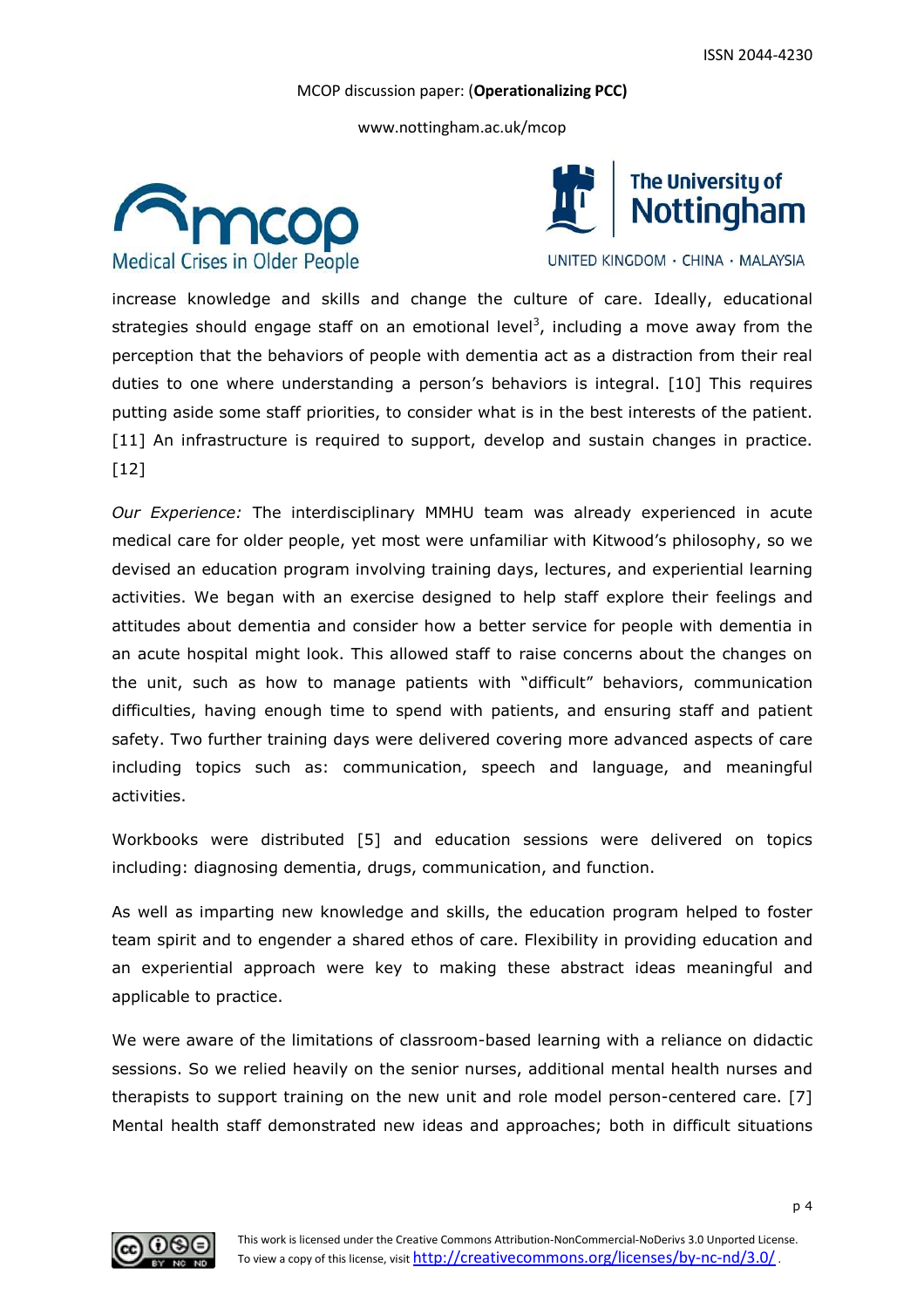www.nottingham.ac.uk/mcop





UNITED KINGDOM · CHINA · MALAYSIA

and more routine care delivery, but also sometimes confirmed that existing approaches were appropriate, increasing staff confidence that they were doing the right thing.

#### **Knowing the person**

*The problem and the evidence:* A key issue in providing person-centered care is that professionals know and understand the individual as a person. [13] For example, knowing the person's preferences or how the person expresses anxiety or unmet needs and what helps them cope. This presents a challenge within acute settings with short lengths of stay, severe time pressures [14], and many professionals working in the same clinical area. [10] It can be difficult for nurses to establish a bond [15] and this can be upsetting for the person with dementia. [16] The person with dementia needs to be assisted to settle into the unfamiliar environment. [17] Personal belongings can help with this by providing a sense of place. [10]

The nurse needs to acquire information about the person so that they are equipped to initiate conversations, activities or routines that will promote a sense of self and normality [13] and encourage staff to respect the person they are caring for. [18], [13]

It is important to gain understanding with both the physical and psychosocial needs of the person, including how they are affected by dementia [19], and their life history. [15] Berg et al [20] found that nurses could place behavior in the context of earlier life experience, culture and social status, and this helped them reach a judgement as to whether or not particular behavior patterns were the norm for the individual or if they were expressions of particular distress.

*Our Experience:* On the MMHU, a personal profile document 'About Me' was developed and adapted from existing documents. [21] Relatives are asked to complete it on admission and it is kept at the end of each patient's bed. As well as providing biographical detail, it provides information which helps staff to recognize and act on individuals' responses to stress or pain.

The process of understanding the person with dementia is further enhanced by personalizing the patient's area. Relatives are asked to bring in the person's usual day

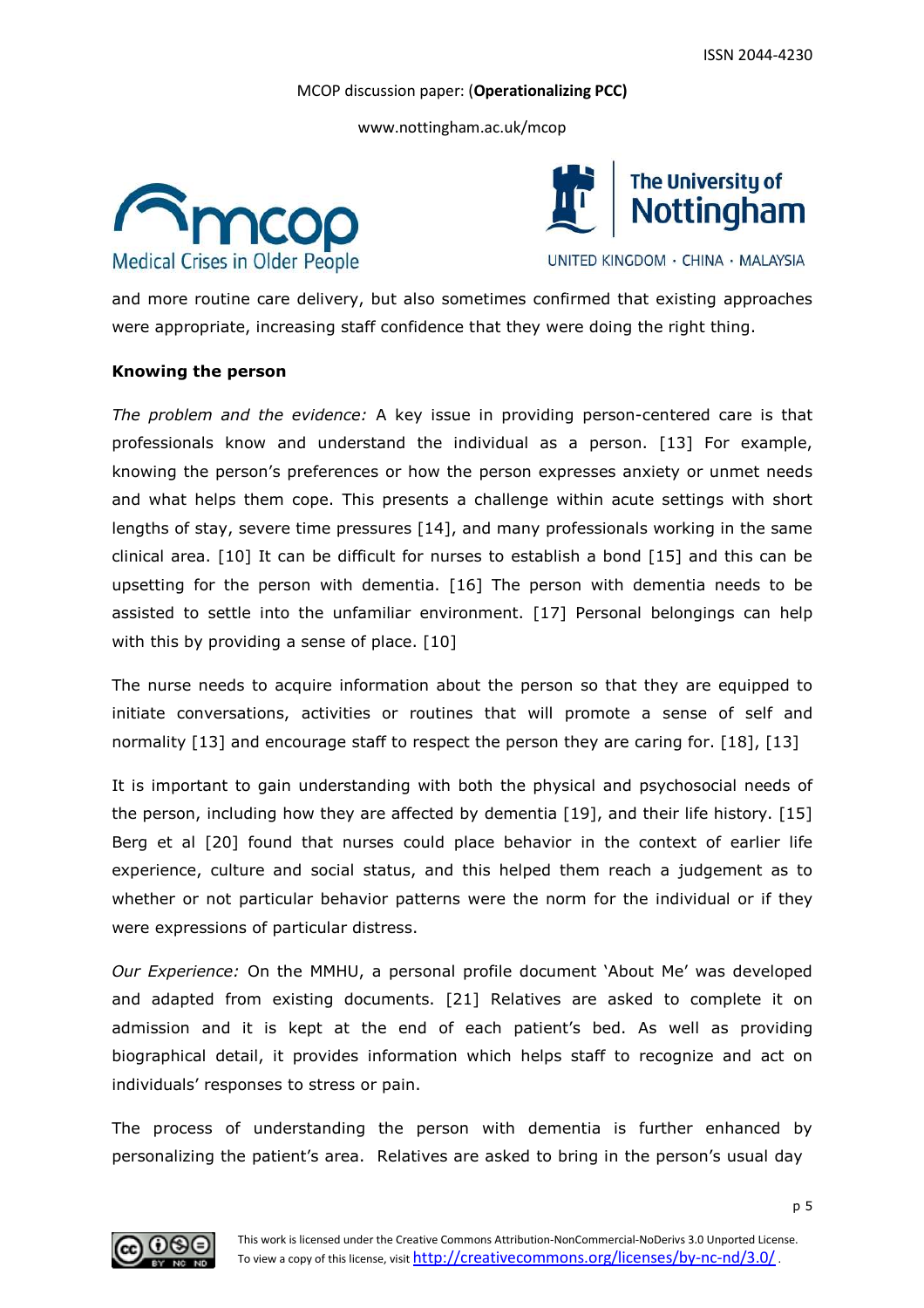www.nottingham.ac.uk/mcop





UNITED KINGDOM · CHINA · MALAYSIA

clothes and to provide familiar items, such as a blanket or keepsakes and photographs, which can be kept in a wall mounted "memory box" behind each patient's bed. This has had a mixed reception with family carers and only a few have participated.

Some staff received training in the use of 'Talking Mats' supported communication system (a visual aid to communicating thoughts and feelings) [22], although in practice this has not been much used. Dedicated speech and language therapy time has supported adaptation of communication styles to help better engage the patients and gain their preferences. A relaxed pace is adopted, simple choices are offered, only one question is presented at a time, and more time is given for responses.

The importance of communication in implementing person-centered care extends to how we talk about patients. The use of labelling people (for example, as a bed space "green three" or by their behavior, as a "wanderer") is avoided, and the goal is for behaviors to be described in a structured way with emphasis on antecedence, behavior and consequence.

#### **Purpose and activity**

*The problem and the evidence:* Nurses must find a balance between under and overstimulating people with dementia. [16]. Lack of stimulation, can lead to increased restlessness or agitation and loss of skills related to activities of daily living. However, an environment containing numerous, competing stimuli can be more distressing. The literature emphasises 'meaningful activity' [23], [13]– providing some kind of stimulation that appears to have personal relevance to the person with dementia. This can be achieved by providing pleasurable activities [23], by making routine activities individually meaningful [13] and by facilitating or providing moments of 'togetherness' between the person and a staff member, friend or relative. [20] Particular attention is paid to ensuring that activities are graded to complement rather than exceed the individual's capabilities, for example using occupational profiling. [24]

*Our Experience:* On the MMHU, strategies have been put in place to try to achieve all three approaches to providing appropriate stimulation for people with dementia. For those well enough to attend, there is communal dining and a structured activity

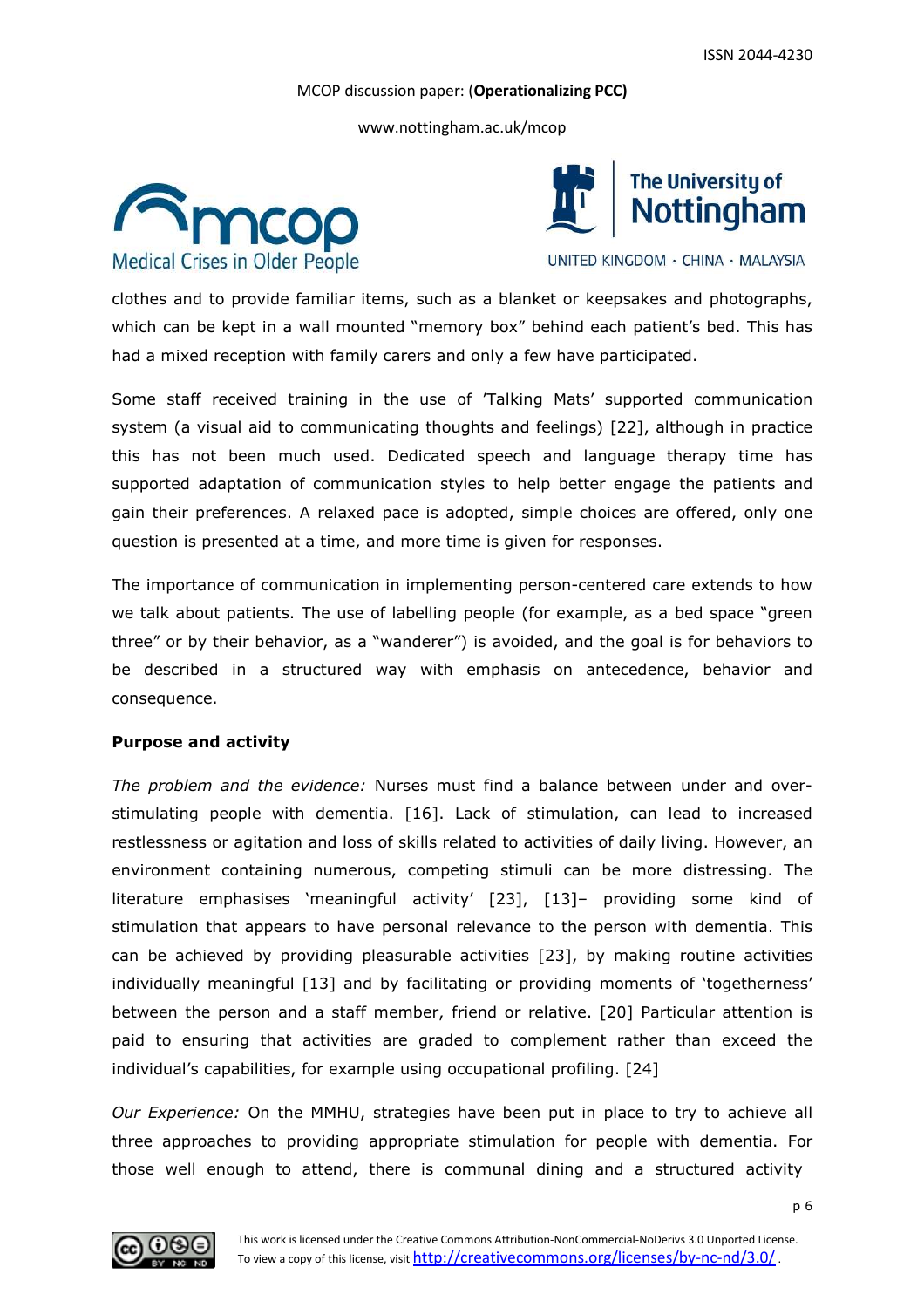www.nottingham.ac.uk/mcop





UNITED KINGDOM · CHINA · MALAYSIA

program is in place, supported by activity coordinators (health care assistants) under the supervision of an occupational therapist. The goal of these activities is not only to provide occupation but also a sense of inclusion and belonging.

A similar approach is promoted when assisting with personal care. Nurses are encouraged to facilitate the patient doing for themselves through collaboration and verbal encouragement, rather than to achieve the outcome in as little time as possible. For patients who are able to engage with activities at a simpler sensory or reflex level, nurses have been taught to enhance the experience by emphasising the sensory aspects (warm water, the smell of soap etc.). This encourages staff to consider all activities as opportunities for patients to maintain skills, as well as maintaining a sense of self-worth and purpose.

Meaningful moments are facilitated by promoting the involvement of relatives in supporting the person with dementia. In addition, staff members have developed a more spontaneous way of interacting that capitalizes on moments of happiness and good spirits, for example by making eye contact and smiling or stopping to sing or dance with a patient.

# **Engaging with carers**

*The problem and the evidence:* Caring for people with dementia, inevitably involves their relatives and friends. The literature which considers the relationships between health care professionals and family carers of people with dementia is ambiguous. The benefits of a close working relationship between health professionals and family carers are clearly identified. [19], [13], [25] However, family carers may have different perspectives and needs from the person with dementia, [10] and there is scope for disagreement or conflict between health professionals and family carers. [16], [26] It is not feasible for family members to be on the unit at all times, and they may want to know what is happening to their relative when they are not there. [17], [15] However, there may be times when professionals believe that they have to protect the person with dementia when they believe that the family carer is not acting in their best interest. [10], [15]

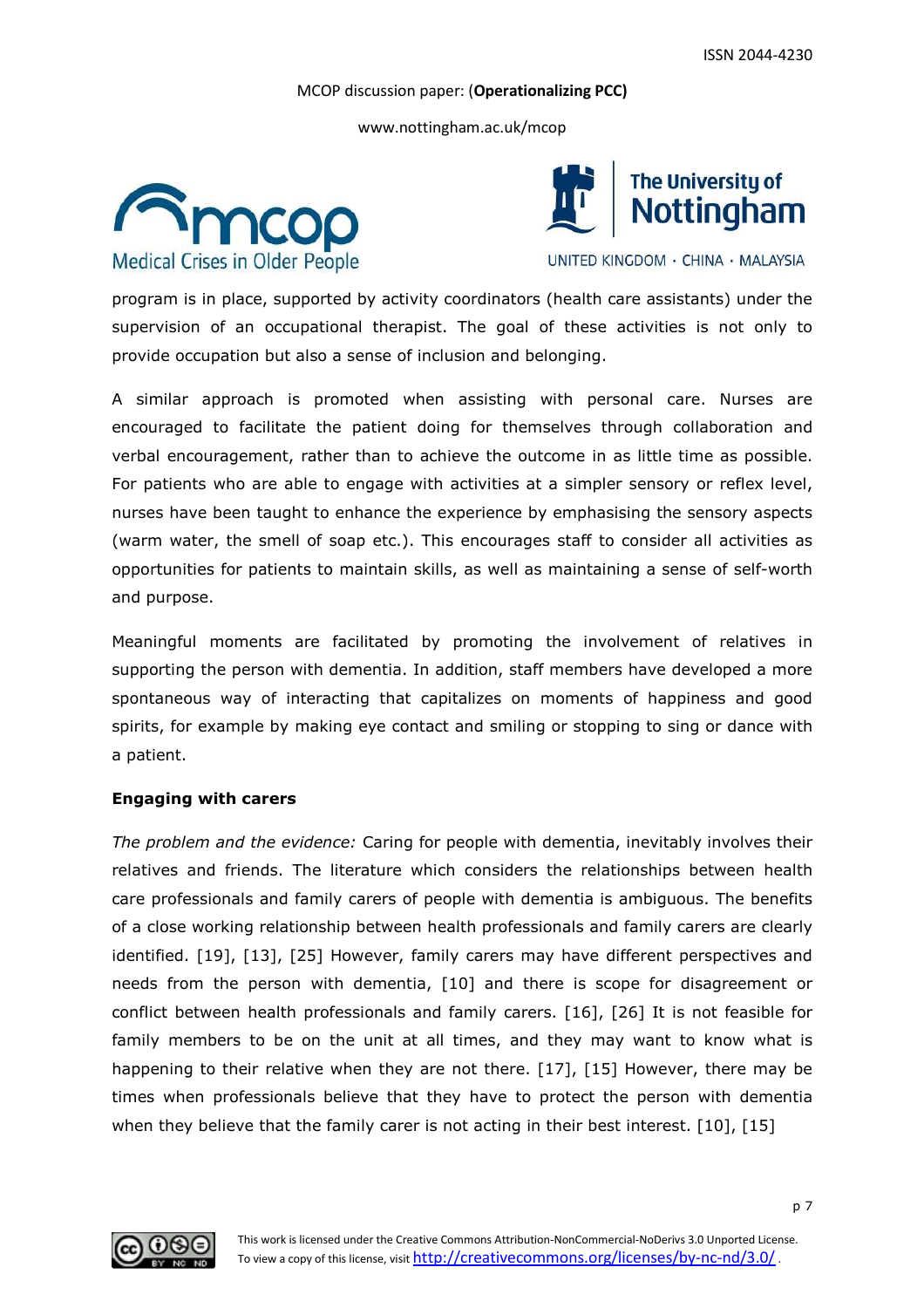www.nottingham.ac.uk/mcop





UNITED KINGDOM · CHINA · MALAYSIA

The benefits of a good working relationship between health care professionals and family carers are clear: family carers often have a detailed knowledge of the person with dementia and can provide useful information about their specific nursing needs. [15], [13] In addition, the family carer might want to be involved in the supporting the person with dementia while in hospital, maintaining continuity and routine, encouraging emotional calm, and reducing insecurity. [16] However, being a family carer of somebody with dementia can be demanding physically and emotionally [19] and family carers might view hospital admission as a time of 'respite', [10] so the family carer may not want to be involved in supporting the person with dementia while in hospital. [15]

*Our experience: W*e were aware of the potential difficulties in relationships between professionals and family carers. In particular, members of staff were wary of relatives' questions, fearing criticism or time wasting. Yet from a person-centered perspective, relatives would know the person with dementia best. Staff members on the MMHU were encouraged to engage with family carers often, but to gain information quickly, family carers are asked to complete two documents: the 'About Me' tool and another document 'Caring Together'. Caring Together asks the carer how they are normally involved in care, if they would like to continue doing so while their relative is in hospital (e.g. helping with meals/ helping them to wash), whether they like to be contacted if their relative needs them (e.g. they are distressed at night), and how best to communicate with them. In addition, this document portrays the unit philosophy - that the staff members on the ward are proactive in seeking carer involvement, recognize their expertise, welcome their input, and are happy to share caring responsibilities.

#### **Creating a "dementia-friendly" environment**

*The problem and the evidence:* An important task facing the new unit was to overcome the environmental problems that face a person with dementia in a typical hospital ward. We have described physical changes made elsewhere. [7] Important here was the management and identification of patients' space. Nurses and patients perceive the ward differently: one as a 'work space', the other as a 'living space' to be explored. This leads to behaviors, such as walking, being seen as problematic and inappropriate by nurses.

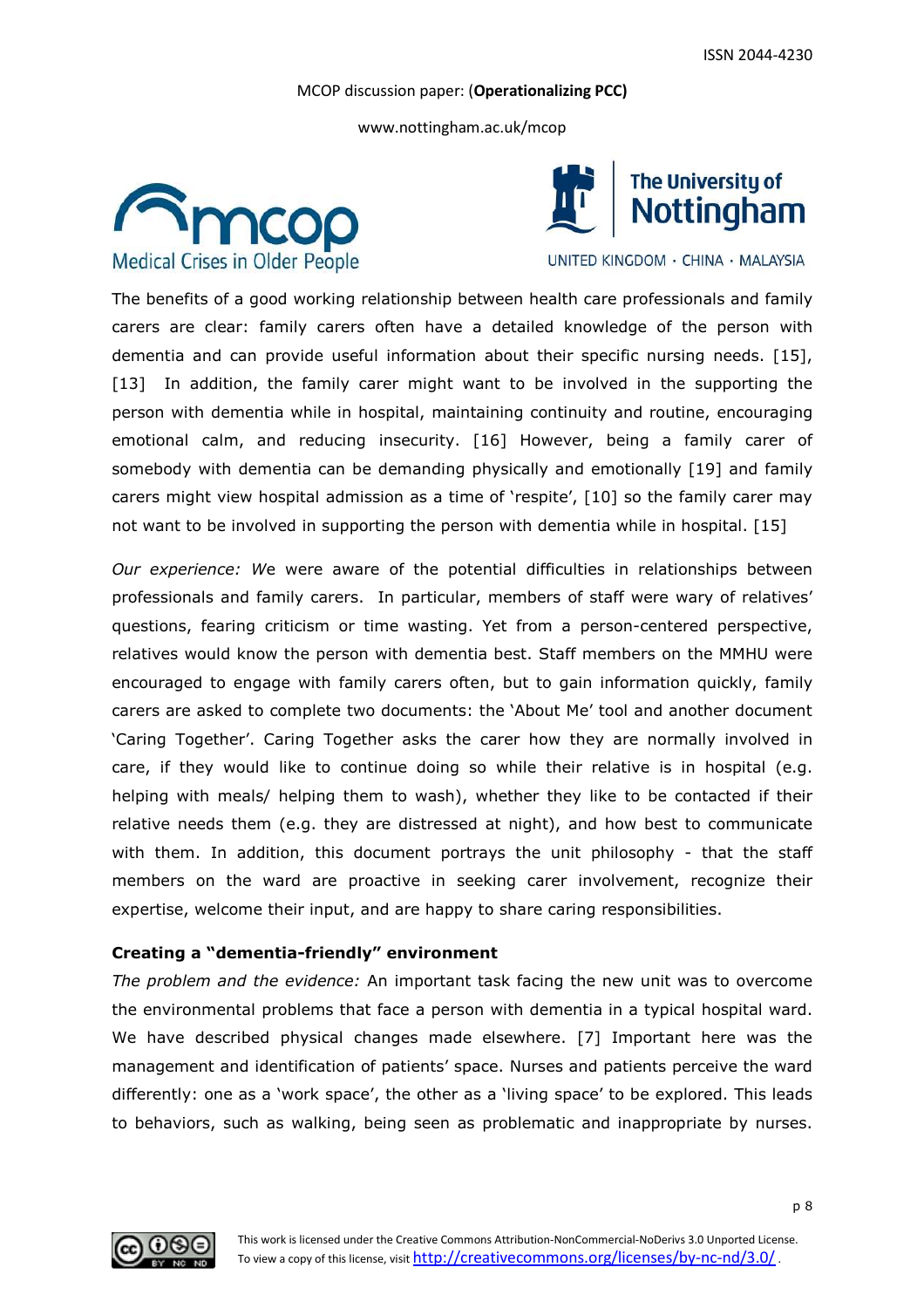www.nottingham.ac.uk/mcop





UNITED KINGDOM · CHINA · MALAYSIA

[27] Furthermore, patients who are prone to aggression require a larger personal space than others. [16]

*Our Experience:* Behaviors that may be expressions of distress, such as exit seeking, agitation and pacing, are often encountered on the patient's arrival to the unit when they are most frightened and disorientated. Staff learned to recognize that the way they interact with the person will have a direct effect on these behaviors. Rather than seeking to contain or confront these behaviors, they are monitored without intervention, while staff members seek to respond to the emotions by offering reassurance, comfort or redirection. We have attempted to accommodate behaviors which might be seen as unacceptable whenever it is safe to do so.

Unique challenges are presented in trying to accommodate such behaviors in a communal and clinical space, while also trying to maintain the safety and dignity of the individual and others. Digital locks have been installed to prevent access to unsafe areas, fire extinguishers have been boxed in, and patient lockers have been fitted with a lockable drawer, so items can be locked away. If required, nurses guide people away from areas they do not wish them to enter, for example into another patient's bed area when care is being given, but they avoid chastising them.

Corridors are kept free of unnecessary items to provide space for those wishing to walk up and down and frequent resting places are provided. There is an alcove with seating, which provides a quieter area for those seeking solitude. A small interview room was fitted as a sensory room with projected images, music and fibre optics to aid relaxation or diversion. At the end of each bay are small tables and chairs, providing not only an additional resting place but also an impromptu place to eat or sit and chat. These areas allow staff to be more flexible (for example when writing notes), respond to the individuals needs and have more opportunities to engage them in activity. Bay areas are decorated in distinctive colors, clocks and orientation boards are prominent, and pictorial signs are used for toilets.

Creating personal space continues to be difficult in acute care settings; we remain a 28 bedded unit in a traditional design, within an average ward space.

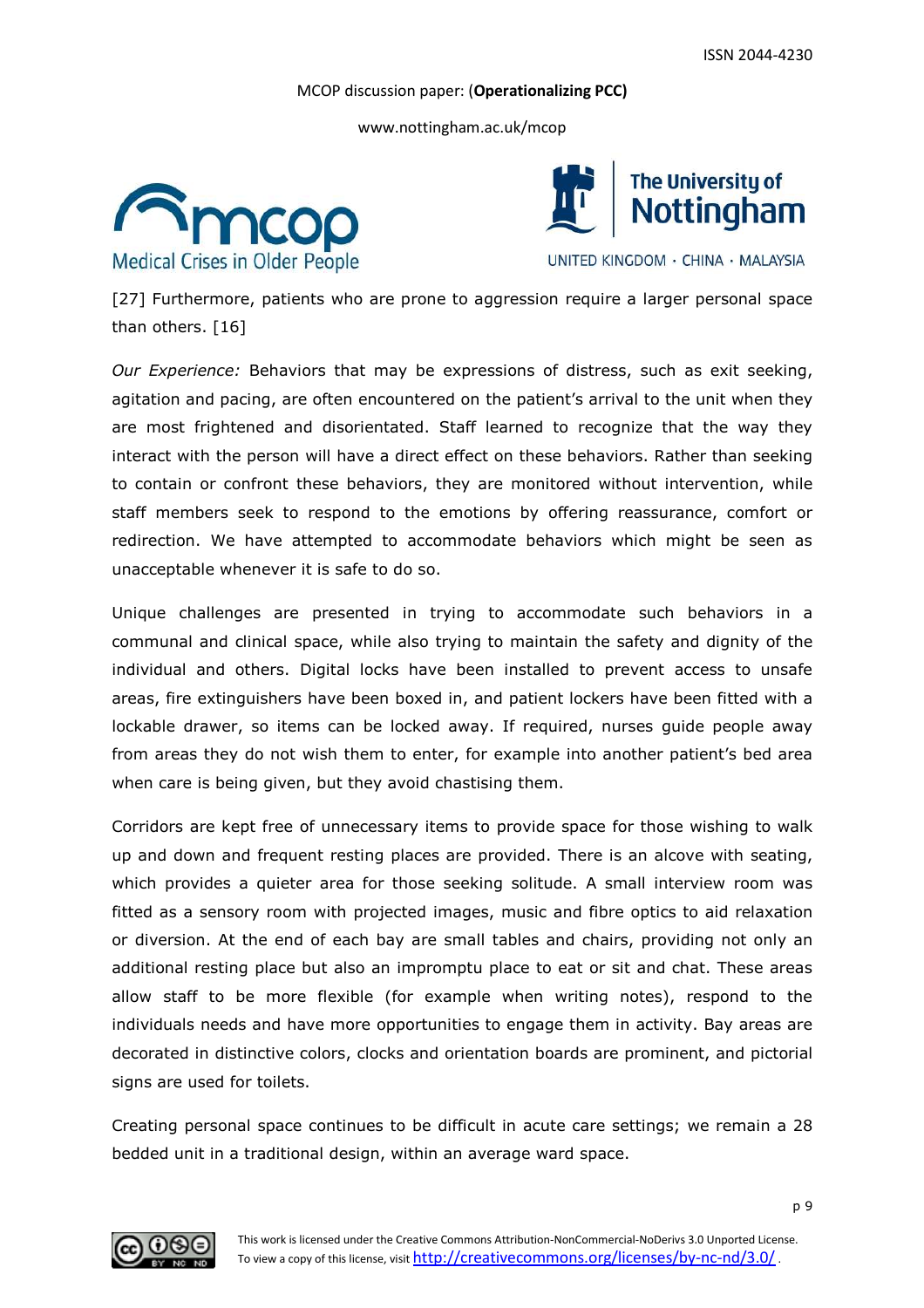www.nottingham.ac.uk/mcop





UNITED KINGDOM · CHINA · MALAYSIA

## **Ward routine**

*The problem and the evidence:* Cowdell noted that task-orientated nursing involved routine taking priority over the needs of patients. [3] Family carers of the person with dementia want staff members that are available and not distracted by tasks that are not 'person-centered'. [13] High activity times of the day can increase distress behavior, suggesting staff should be flexible planning tasks for times of lower activity. [16] However, some aspects of ward routine can promote person-centered care, such as mealtimes in a dining room which creates a sense of 'belonging', and help orientates to time of day. [28]

*Our experience:* Staff on the MMHU maintained a general routine (including mealtimes, medicine rounds, and handovers) to ensure efficiency with the provision of medical care. However, a more flexible approach has been supported; to be increasingly personcentered in the way they deliver the routine. Patients and families are asked about aspects of the day or night time routine that might be especially important. Staff are more flexible with tasks, for example, if having a shower causes distress despite staff attempts at relaxed collaboration, then the task will be stopped and attempted again later. Other aspects of the hospital routine are less flexible, such as the times that meals are served or when investigations are performed. Even then, we have found ways to adapt, such as providing snack boxes when a patient requests food or shows signs of being hungry, regardless of when they last ate.

#### **Patient Safety**

*The problem and the evidence:* Borbasai et al [10] discuss the problems staff in hospitals face in maintaining the safety of patients with dementia describing the need for increased supervision and attention, but lacking the resources to meet these needs resulting in the use of restraints. The use of sedative medication has also been questioned, and measures to reduce antipsychotic prescription urged. [29]

Distress behavior should be seen as an expression of feelings or unmet needs.

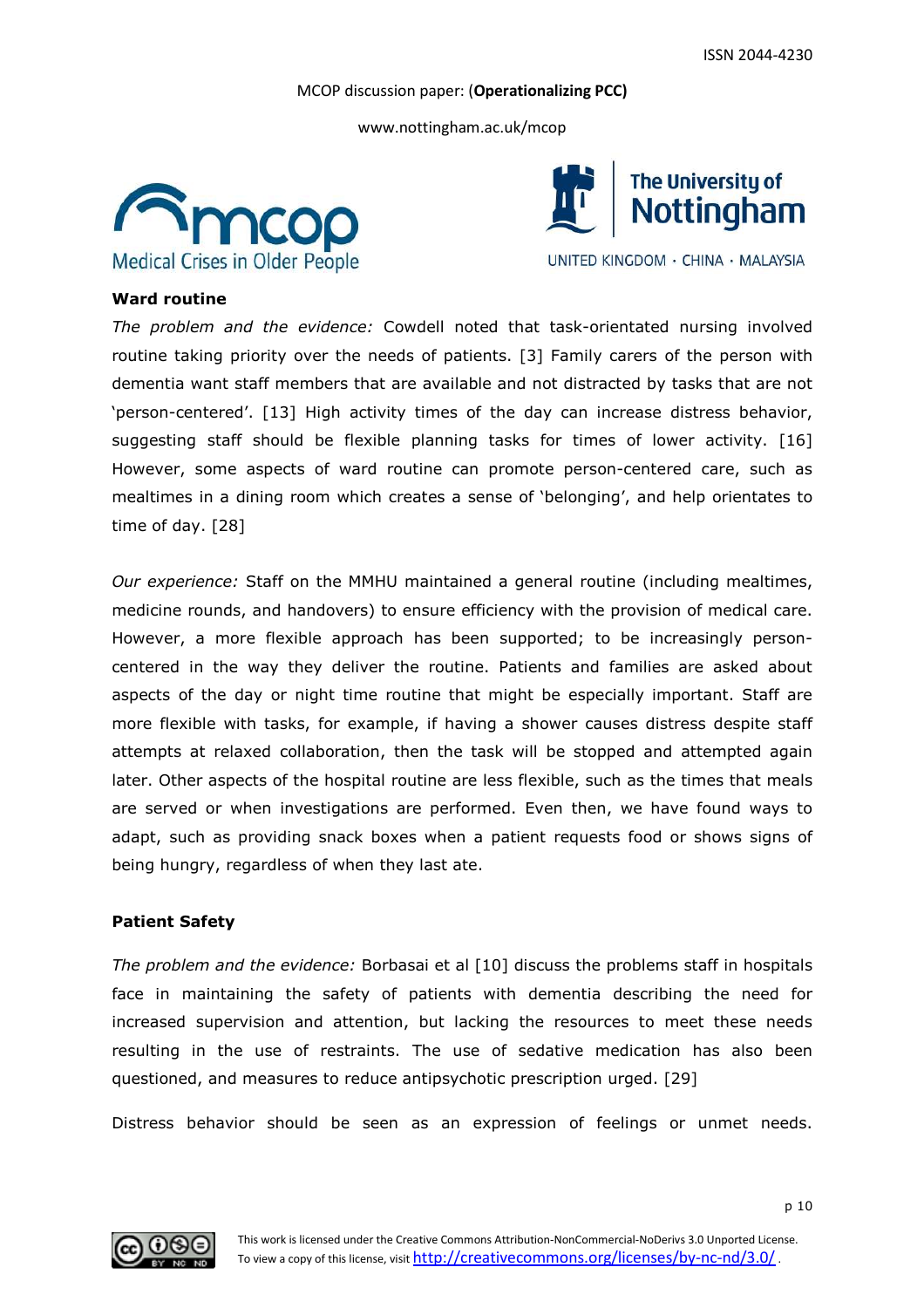www.nottingham.ac.uk/mcop





UNITED KINGDOM · CHINA · MALAYSIA

Assessment should try to understand and address these feelings, sometimes called 'clue finding' and 'motive identifying'. [30]

*Our experience*: The important issues on the MMHU were risk of falling, infection control, aspiration due to neurogenic dysphagia, interference or aggression from other patients, and supervision for those expressing distress behaviors.

In line with UK policy and practice, staff on the MMHU rarely, if ever, use physical restraint. Psychotropic medication is used judiciously, and only prescribed following a mental health nursing and medical assessment and completion of a care plan. Instead, organizational measures have been taken, including one-to-one supervision. Another strategy is to 'cohort' patients into an area (bay) so that one member staff can maintain constant observation. These strategies do require extra staffing, and this has caused a resource problem that has to be negotiated on a case-by-case basis.

On occasion it was necessary to consider the overall needs of the ward as a whole, and where it was felt that safety may be compromised or a therapeutic environment could no longer be maintained, admissions to the ward were controlled in the short term ('casemix regulation'). This involved discussion with senior hospital management and an informal risk assessment for those new patients coming to the ward to ensure their needs could be met.

When patients on the MMHU experience distress during medical intervention, a flexible and person-centered approach is adapted. However, when the intervention is essential e.g. oxygen or intravenous therapy, a person-centered approach can be compromised by the need to deliver interventions deemed to be "best interest". On occasions a formal assessment of a persons' decision making capacity was required. More often, when considering what is in a person's best interests, a constant, informal, risk assessment process was on-going for each patient. A pragmatic and balanced approach to risk was required, especially in regard to issues such as falls, where the risk can be reduced but not eliminated. A balance must be struck between ensuring patient safety, offering choice, and emphasising a persons' abilities rather than their dependency.

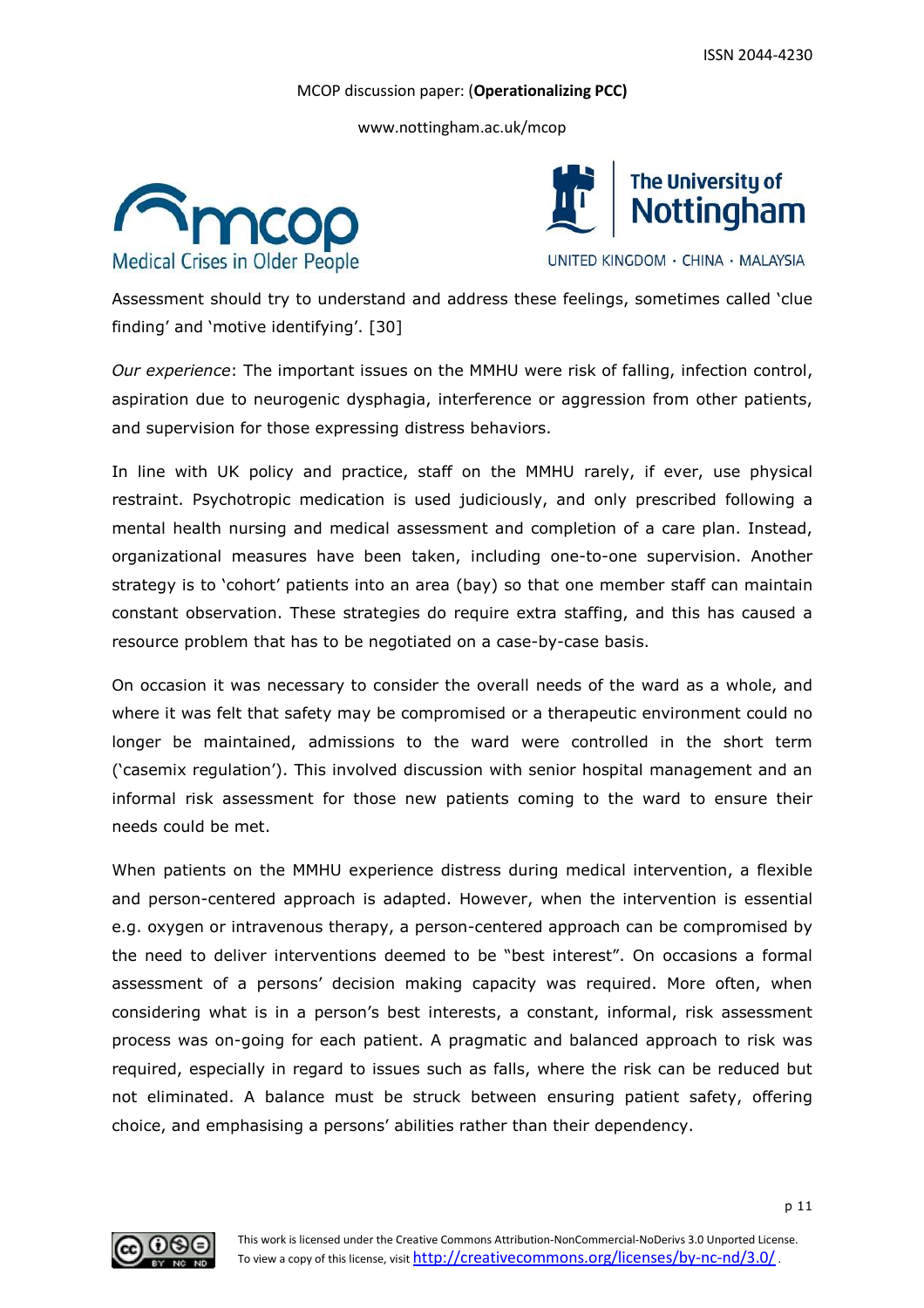www.nottingham.ac.uk/mcop





# **Implications for Practice**

The culture of care in most acute settings takes little account of the needs of people with dementia, being considered low priority and taking nurses away from delivering acute medical or surgical care. [11], [25] Nurse interactions with patients with dementia are often limited to meeting their physical needs. [28] However, nurses' interpersonal skills and knowledge are crucial to creating a culture of person-centered care. [12] Changing culture requires a shift in the attitudes, roles, and perspective that can only be sustained by support at an organizational level. [12] Our experience supports that it is possible to provide person-centered care in the acute hospital, but success requires three elements: committed leadership, staff with an understanding of the needs of people with dementia, and adequate resources.

Senior nursing and medical staff were committed to enhancing care delivered on the MMHU and acted as advocates for person-centered care. They had advanced dementia training and were able to challenge poor practice. Senior staff members were able to 'legitimize' delivery of emotional and psychological care (often involving sitting with, or talking to, patients) and were able to demonstrate that a person-centered approach can be embedded into the unit culture without compromising the delivery of acute medical care.

At an organizational level, acute hospitals need to consider how they are going to organize the care of people with dementia. If they are to identify clinical areas that are to develop 'expertise' in working with people with dementia, it is necessary to resource them adequately. Nursing people with dementia takes time - care is slower, there are additional tasks such as: talking to family carers, meeting the needs of those who are distressed, dealing with high levels of physical dependency [31], and ensuring safety. Organizational issues such as the tendency to transfer patients within the hospital [14], the need for continuity of staff, [16] and ensuring staff are on duty at the right time [10] must also be considered.

The experience of staff on the MMHU has been that even when these strong structures are in place, achieving person-centered care in the acute setting has its challenges. The

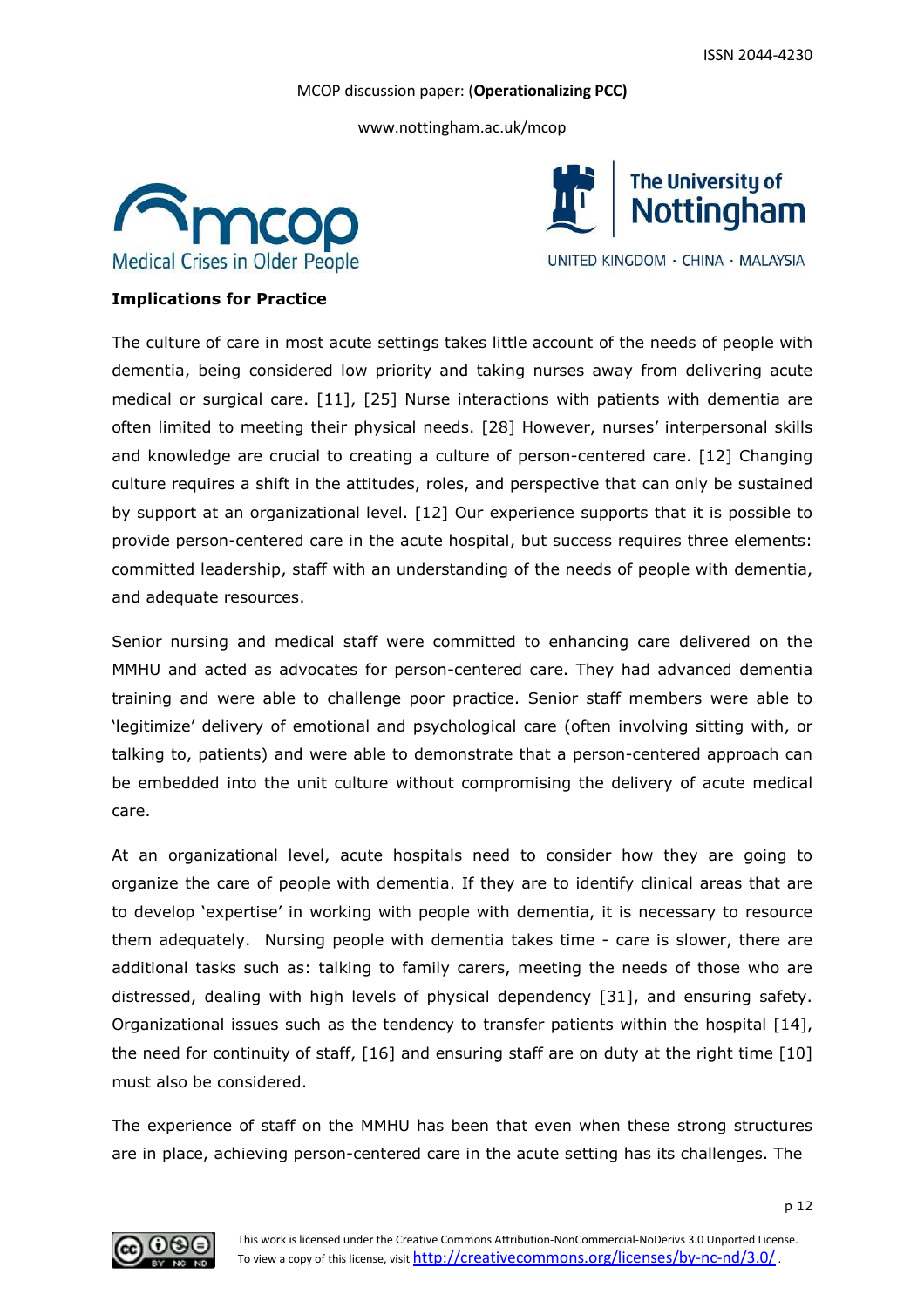www.nottingham.ac.uk/mcop





UNITED KINGDOM · CHINA · MALAYSIA

realities of a busy hospital cannot be completely eliminated – the impact of shift working on continuity of care; patient transfers; the need for equipment and devices; routine physiological observation; short length of stay and ever changing patient mix; sometimes rapid fluctuation in patients physical and mental status; interruptions and over-stimulation. The traditional medical model has its limits but cannot be entirely ignored in pursuit of person-centered care. This is because the reasons a person with dementia is admitted to hospital (usually a physical illness) must be prioritized. Equally, there are times when hospital policy (such as infection control) might be in direct conflict with a person-centered approach.

The MMHU has been successful in delivering acute care in a more person-centered way, but the experience has revealed a limitation of the person-centered model, which is that it was not developed with the hospital in mind. It has been successfully applied within nursing homes where people with dementia live for the medium to long term, but hospital nursing will always be focused on caring for people with dementia for as brief a time as possible, dictated by their medical needs. It has taken considerable investment of time and resources of experienced staff to embed the person-centered philosophy on the MMHU, and applying it across a hospital system would require much more. In fact, our work on the MMHU raises questions about the purpose of mental health care in acute hospital and what care people should expect when they are within its system. In care homes person-centered care is about improving lived experience, despite the restrictions imposed by dementia. In acute hospitals, it may be more to do with minimizing distress and damage caused by loss of familiarity and routine during a period of physical ill health.

#### **Conclusion**

From the experience of nursing on the MMHU, we offer guidance on how to work towards best practice in meeting the needs of 'confused' older people in an acute setting. We suggest feasible changes to hospital care that demonstrate previous recommendations can be made to work. However, there are no quick fixes – good dementia care is skilled and labor intensive. It requires enthusiasm from a well-resourced team whose culture of care has become more flexible. This requires committed leadership at the ward and

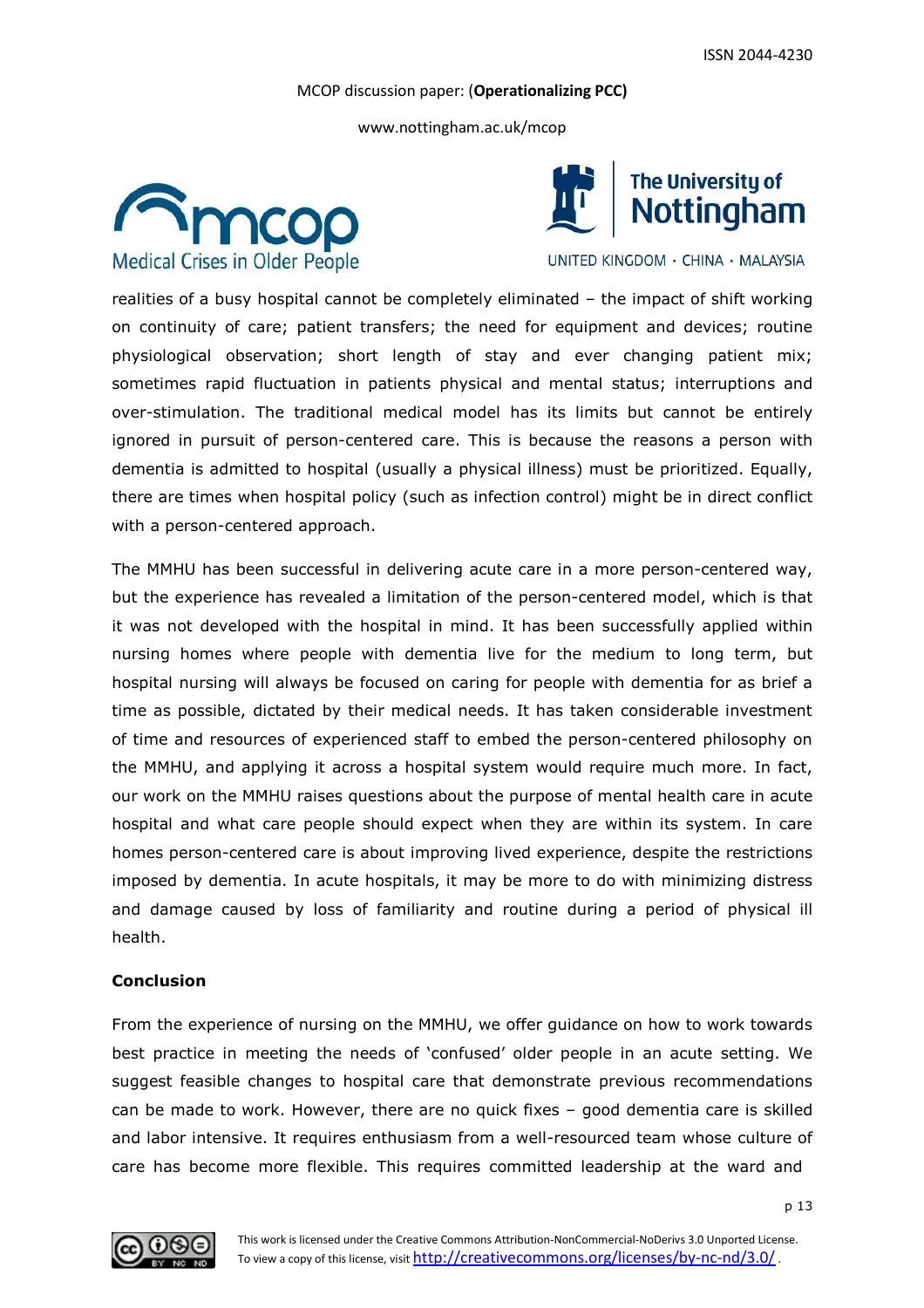www.nottingham.ac.uk/mcop





UNITED KINGDOM · CHINA · MALAYSIA

organizational level, informing health policy and the commissioning of services, which place high value on the person with dementia and the willingness to devote resources to meeting their special needs.

# **Funding acknowledgment and disclaimer**

This paper summarises independent research funded by the National Institute for Health Research (NIHR) under its Programme Grants for Applied Research funding scheme (RP-PG-0407-10147). The views expressed are those of the authors and not necessarily those of the NHS, the NIHR or the Department of Health.

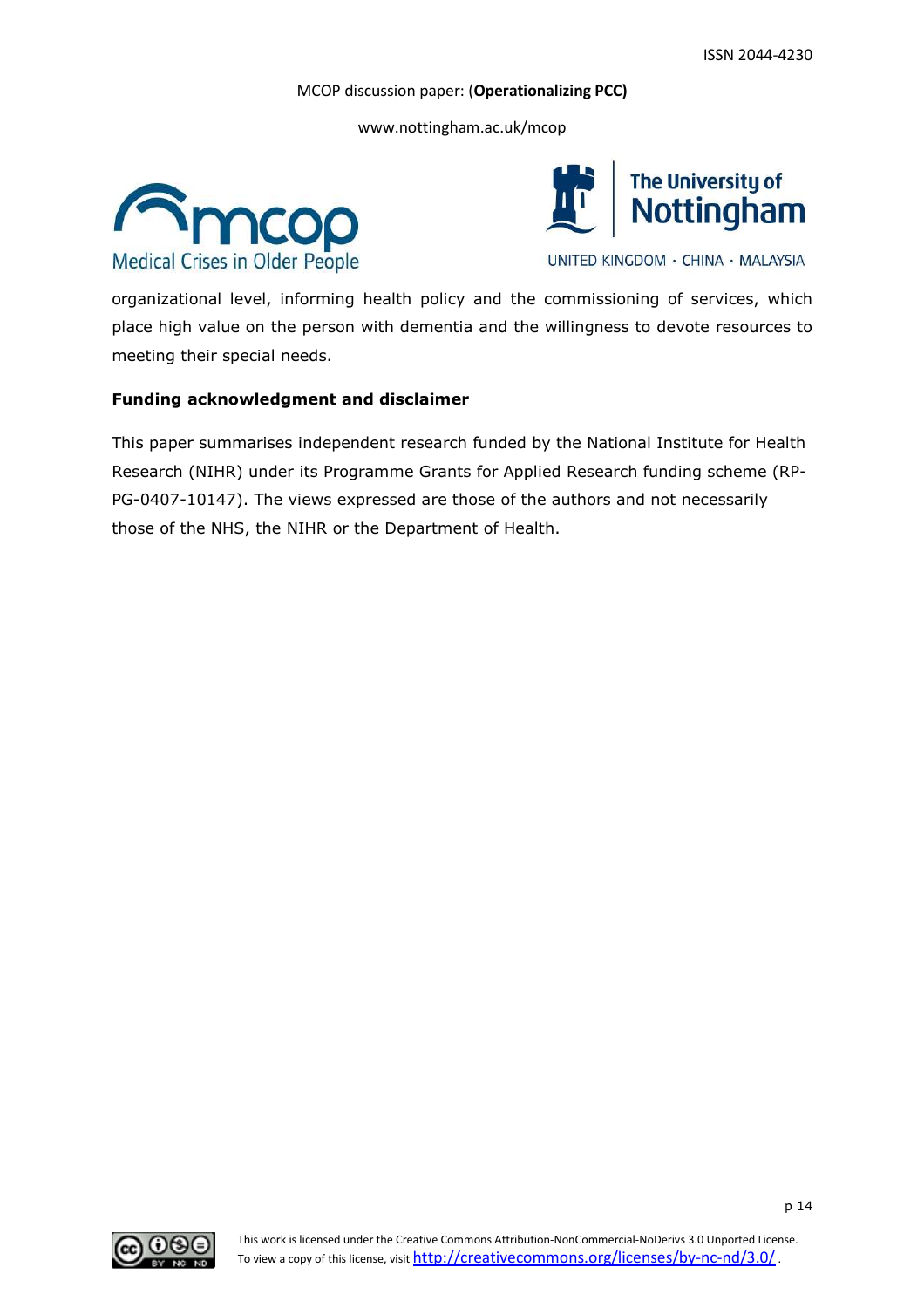www.nottingham.ac.uk/mcop





# **REFERENCES**

1. Wimo A, Prince M. *World Alzheimer Report 2010: The Global Economic Impact of Dementia*. Alzheimer's Disease International; 2010.

http://www.alz.org/documents/national/World\_Alzheimer\_Report\_2010.pdf Accessed October 22, 2011.

- 2. Alzheimer's Society. *Counting the cost*. 2009. http://www.alzheimers.org.uk/countingthecost Accessed October 22, 2011.
- 3. Cowdell F. The care of older people with dementia in acute hospitals. *International Journal of Older People Nursing.* 2010;5(2):83-92.
- 4. Department of Health. *National Service Framework for Older People*. London. DoH; 2001.
- 5. Archibald C. *People with dementia in acute hospital settings*. Dementia Services Development Centre, Stirling; 2002.
- 6. Heath H. *Improving quality of care for older people with dementia in general hospitals*. RCN Publishing, Middlesex; 2010.
- 7. Harwood RH, Porock D, King N, Edwards G, Hammond S, Howe L, Russell C, Howard S, Jones RG, Morrant JD. *Development of a specialist medical and mental health unit for older people in an acute general hospital*. Medical Crises in Older People: discussion paper series, 5. 2010.

http://nottingham.ac.uk/mcop/documents/papers/issue5-mcop-issn2044-

4230.pdf Accessed February 26, 2013.

8. Kitwood. *Dementia Reconsidered: the person comes first*. Open University Press, Buckingham; 1997.

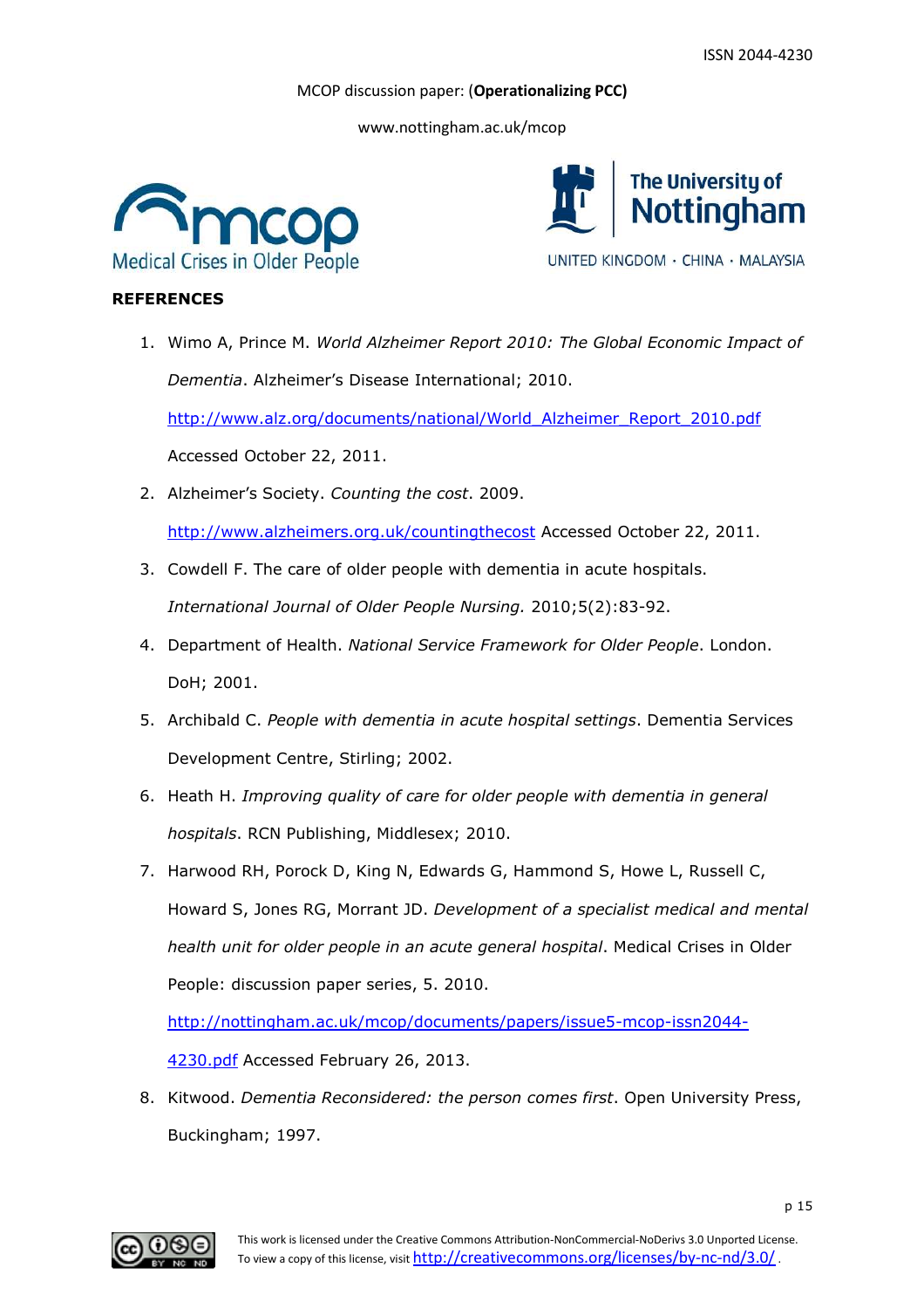www.nottingham.ac.uk/mcop





UNITED KINGDOM · CHINA · MALAYSIA

- 9. Edvardsson D, Winblad B, Sandman PO. Person-centered care of people with severe Alzheimer's disease: current status and ways forward. *Lancet Neurology.* 2008;7:362–67
- 10. Borbasi S, Jones J, Lockwood C, Emden C. (2006) Health professionals' perspectives of providing care to people with dementia in the acute setting: Towards better practice. *Geriatric Nursing.* 2006;27(5):300-308.
- 11. Harrison A, Zohhadi S. Professional influences on the provision of mental health care for older people within a general hospital ward**.** *Journal of Psychiatric and Mental Health Nursing.* 2005;12:472-480.
- 12. Manley K, McCormack B. Person-centred care. *Nursing Management.* 2008;15(8):12-13.
- 13. Edvardsson D, Fetherstonhaugh D, Nay R. Promoting a continuation of self and normality: person-centred care as described by people with dementia, their family members and aged care staff. *Journal of Clinical Nursing.* 2010;19:2611- 2618.
- 14. Erikkson C, Saveman B. Nurses' experiences of abusive/non-abusive caring for demented patients in acute care settings. *Scandinavian Journal of Caring Sciences*. 2001;16(1):79-85.
- 15. Nolan L. Caring connections with older persons with dementia in an acute hospital setting – a hermeneutic interpretation of the staff nurse's experience. *International Journal of Older People Nursing.* 2006;1(4):208- 215.
- 16. McLoskey RM. Caring for patients with dementia in an acute care environment. *Geriatric Nursing.* 2004;25(3):139-144.

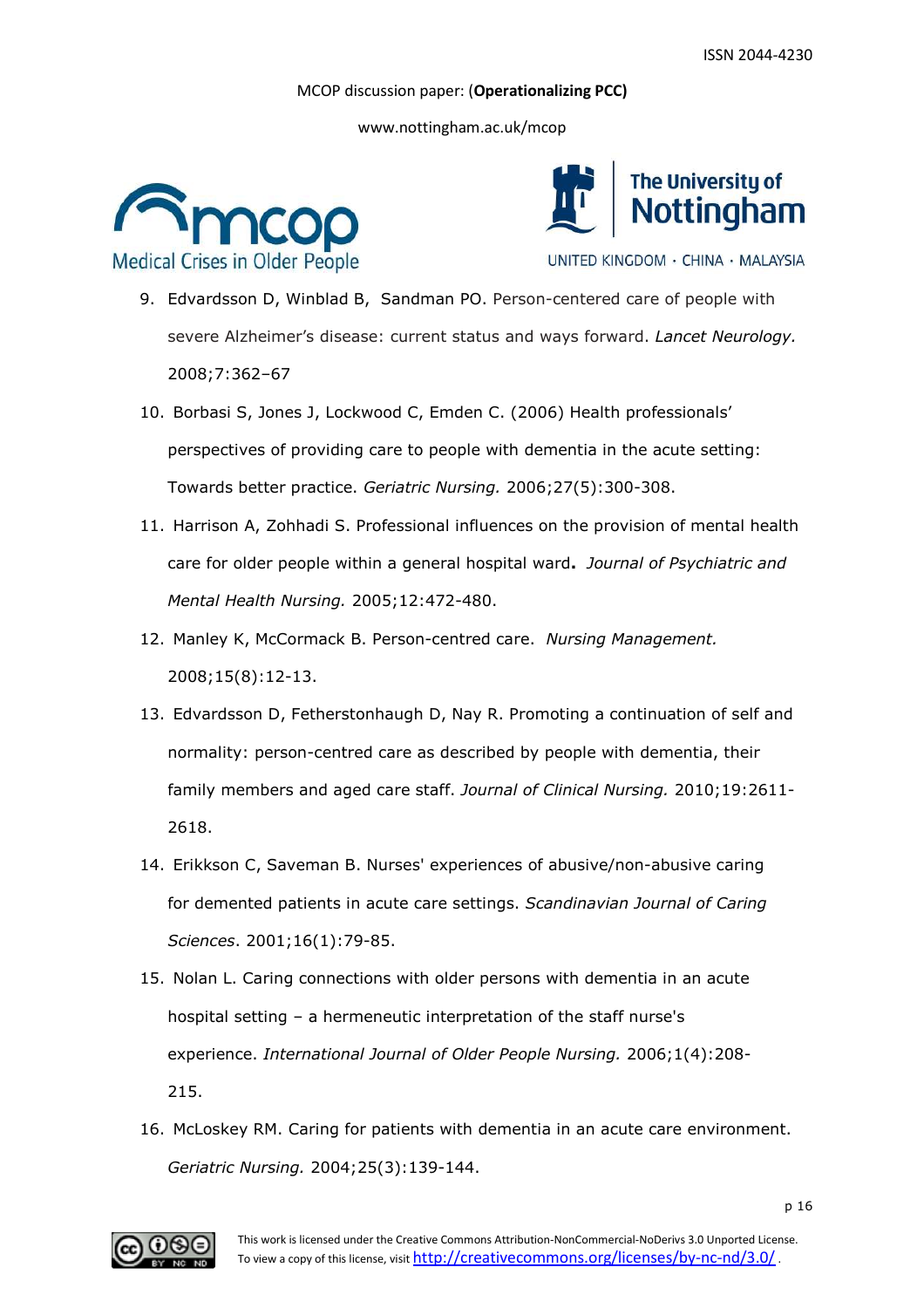www.nottingham.ac.uk/mcop





UNITED KINGDOM · CHINA · MALAYSIA

- 17. Tolson D, Smith M, Knight P. An investigation of the components of best nursing practice in the care of acutely ill hospitalized older patients with coincidental dementia: a multi-method design. *Journal of Advanced Nursing.* 1999;30(5):1127-1136.
- 18. Clarke A, Hanson EJ, Ross H. Seeing the person behind the patient: enhancing the care of older people using a biographical approach. *Journal of Clinical Nursing.* 2003;12:697-706.
- 19. Goff M. Caring for a person with dementia in acute hospitals. *Australian Nursing Journal.* 2000;7(10):supp1-4.
- 20. Berg A, Hallberg I, Norberg A. Nurses' reflections about dementia care, the patients, the care and themselves in their daily caregiving. *International Journal of Nursing Studies.* 1998;35:271-282.
- 21. Russell C, Edwards G, Porock D, Goldberg SE, Harwood RH. Implementation of 'About Me':- promoting person-centred care on an acute medical ward for older people with confusion [abstract]. *Age and Ageing.* 2011;40:Suppl1):i11.
- 22. Murphy J, Gray CM, Cox S, van Achterberg T, Wyke S. The effectiveness of the Talking Mats Framework with People with Dementia. *Dementia: International Journal of Social research and Practice.* 2010;9(4):454-472.
- 23. Ericson I, Hellström I, Lundh U, Nolan M. What constitutes good care for people with dementia*? British Journal of Nursing.* 2001;10(11):710-4.
- 24. Pool J. *The Pool Activity Level (PAL) Instrument for occupational profiling: A* practical resource for carers of people with cognitive impairment: 3<sup>rd</sup> Ed. London. Jessica Kingsley Publishers;2008.